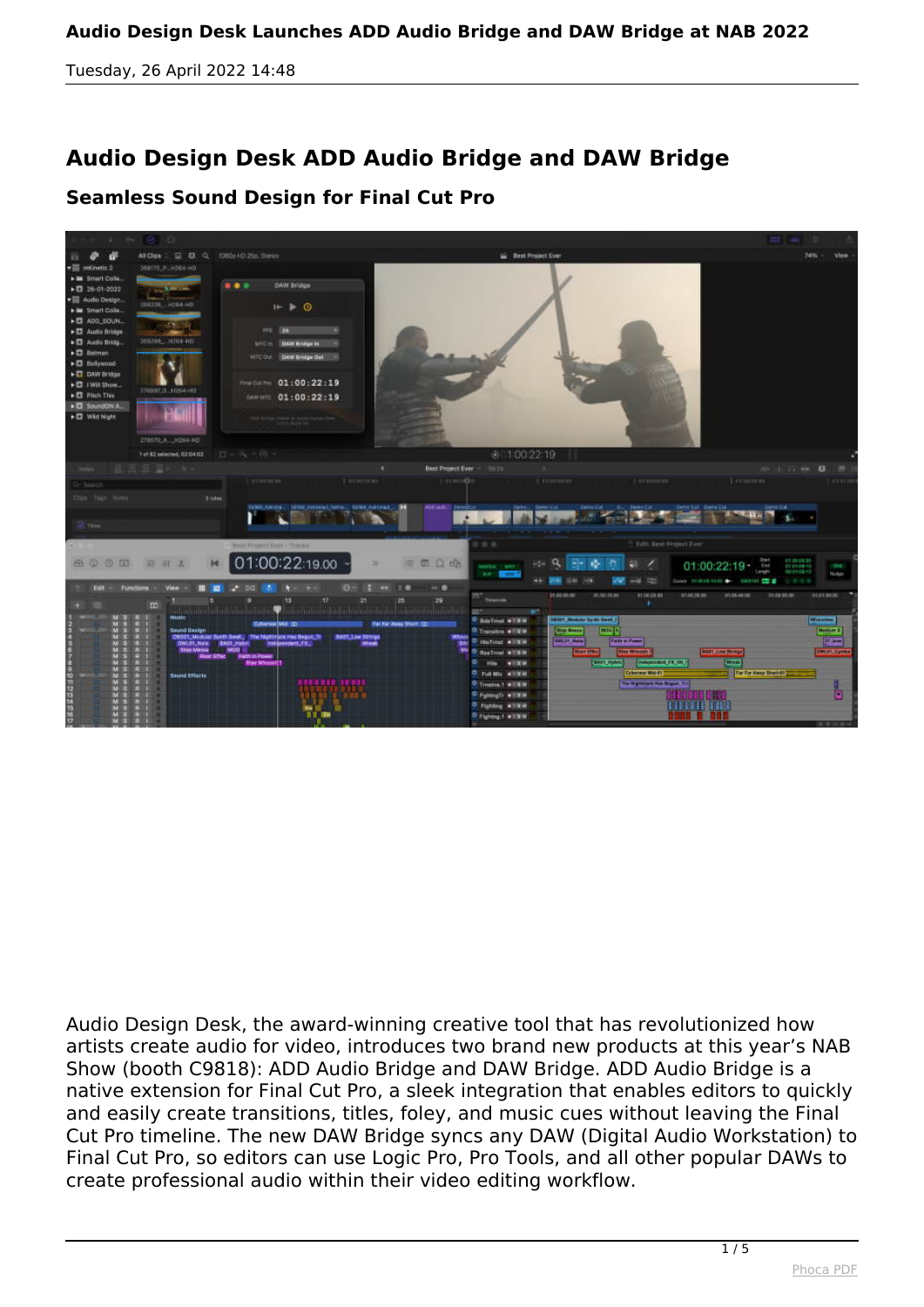*"Audio Design Desk is the only DAW built to create audio for video - and now we've got two new tools that empower editors to find, place and mix sound - without leaving the Final Cut timeline." says Gabe Cowan, co-founder and CEO of Audio Design Desk. "This is the first time ever that a video editor has had full DAW integration. Creating complete soundscapes in Audio Design Desk without ever leaving Final Cut Pro allows editors to stay in their creative flow and replaces the chore of hunting for audio with the joy of discovering sound. We are thrilled to offer video editors these new tools that will save them time and inspire new ideas - come visit us in Central Hall at the NAB Show to see how they transform the video editing experience."*

*Jeff Greenberg calls Audio Design Desk "The most advanced spotting tool I've ever seen." And Iain Anderson says "the new integration will blow your mind" because it is the only DAW built for video editors. It comes with over 45,000 royalty-free sounds, loops and music cues, which are all embedded with Sonic Intelligence and carry a unique sync marker so each sound knows where it is meant to sync to video. Now editors can create sound for their videos in real time and, with the ADD Audio Bridge, they can do it without leaving the Final Cut Pro timeline.*



## **ADD Audio Bridge**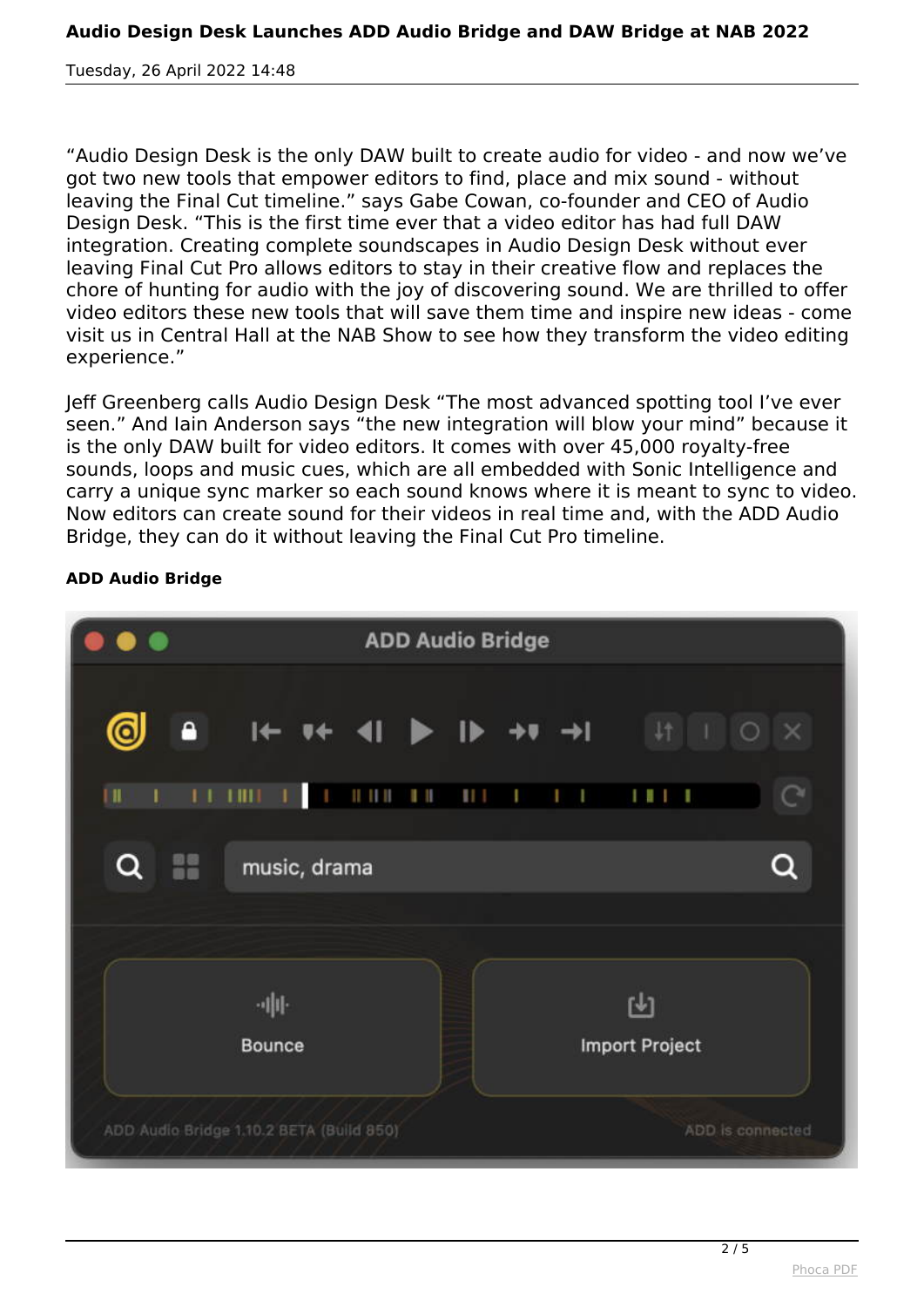*Audio Design Desk's native extension for Final Cut Pro, ADD Audio Bridge is a tight integration that enables editors to stay inside their creative flow, to produce better, higher quality work, in a fraction of the time. The extension syncs the Audio Design Desk and Final Cut Pro timelines and allows for instant data exchange of audio, video, session and marker data, frame rate and time code from one program to another. ADD heavily utilizes Final Cut Pro's 'audio roles' so when footsteps or foley are exchanged from ADD to FCP, Final Cut is able to identify the types of sounds and their connection points with video.*

*Editors can control many of Audio Design Desks functions from the extension itself such as real time triggers, selection and replacement of sounds, searching for sounds, creating in and out points and loops, scrubbing and framing through the timeline, and volume and pan of regions. There's even a mini timeline display so editors can visually identify what's in the Audio Design Desk timeline from the extension. Best of all, you can use Audio Design Desk to virtually connect any DAW to Final Cut Pro so Pro Tools and Logic Pro can now sync and control FCP's timeline as well.*

## **DAW Bridge**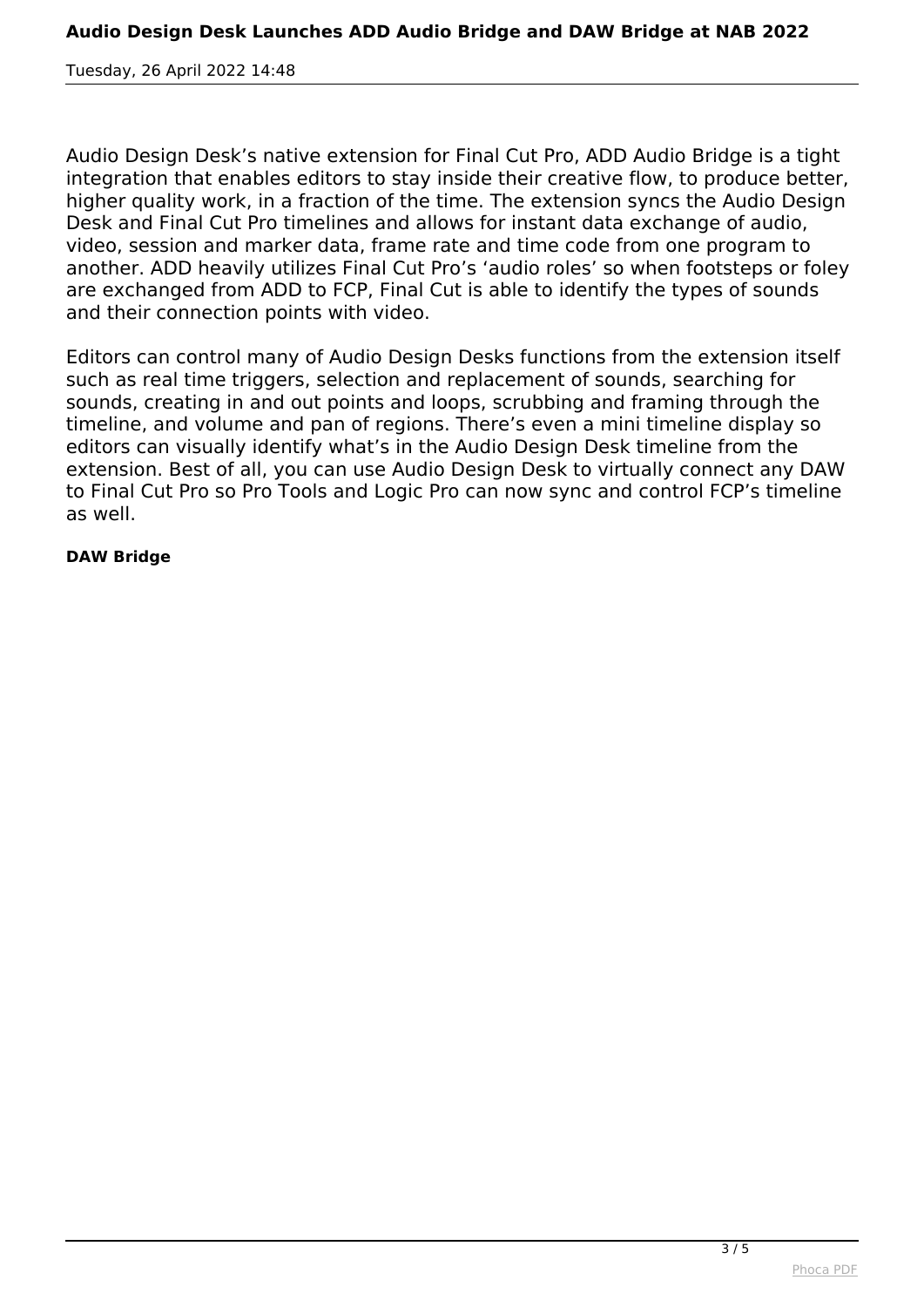|                                                             | <b>DAW Bridge</b>         |
|-------------------------------------------------------------|---------------------------|
| $\mathbb{R} \rightarrow \mathbb{Q}$                         |                           |
| <b>FPS</b>                                                  | 25                        |
| MTC In                                                      | <b>DAW Bridge In</b>      |
| MTC Out                                                     | <b>DAW Bridge Out</b>     |
|                                                             |                           |
|                                                             | Final Cut Pro 01:00:22:20 |
|                                                             | DAW MTC 01:00:22:20       |
| DAW Bridge / Made by Audio Design Desk<br>v1.0.0 (Build 14) |                           |

*DAWs like Logic Pro and Pro Tools are built to make audio sound amazing. Video editing software is not. DAW Bridge merges the most powerful audio tools with Final Cut Pro so editors can mix, master, compose, and deliver from virtually any DAW without leaving the Final Cut Pro timeline. By syncing the audio and video editing timelines, The DAW Bridge makes it feel as if the applications are one and the same. Never again will editors have to jump from their video program to their audio programs.* 

*Cowan explains, "One of the biggest pain points video editors have is that there is currently no mixing board in Final Cut Pro, nor the ability to add fades, aux channels, instruments, or anything else that a DAW can offer. DAW Bridge allows all*